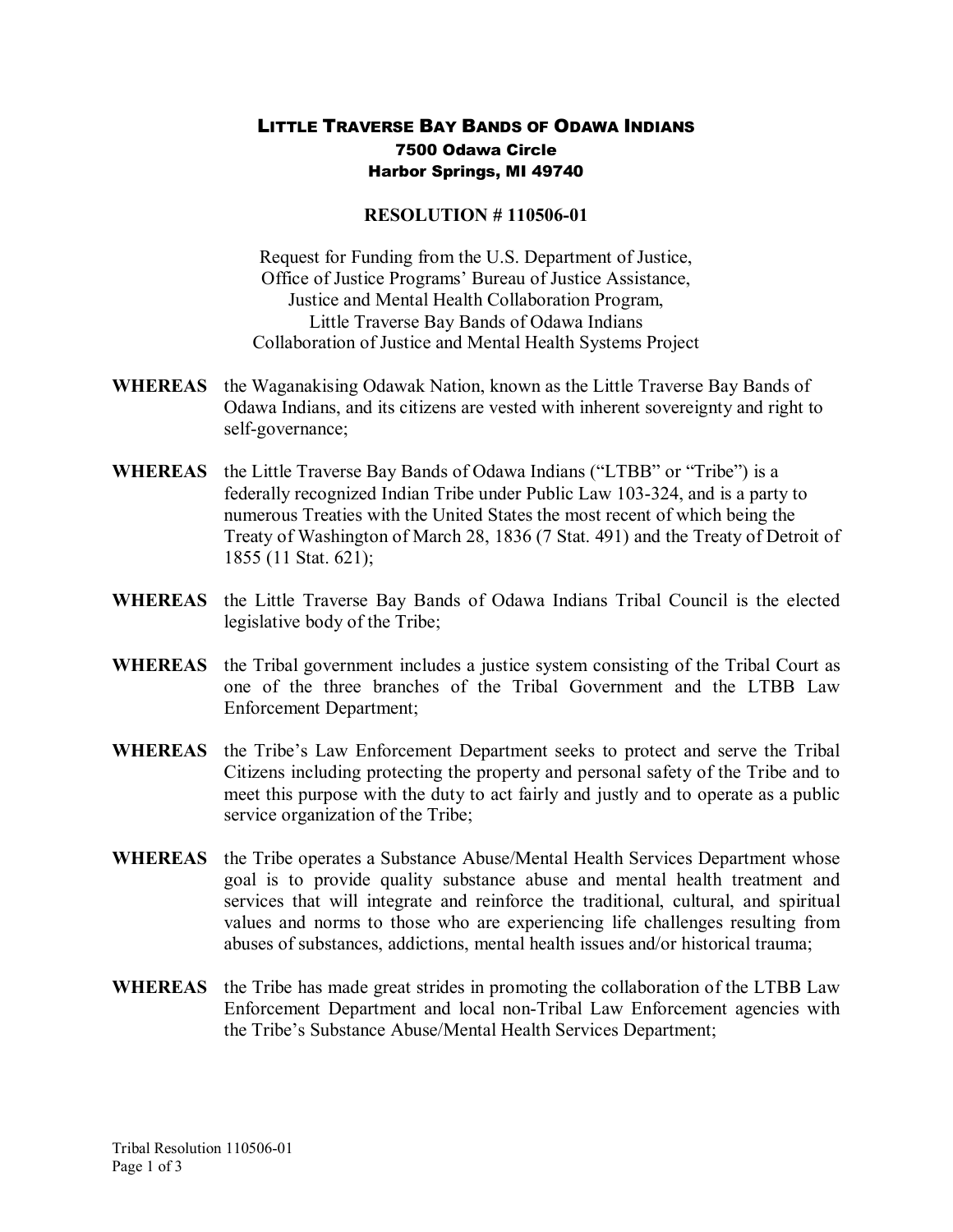- **WHEREAS** the Tribe's Law Enforcement and Substance Abuse/Mental Health Services Departments recognize the need to increase awareness of issues related to offenders with mental illness and the need for these offenders to access services in order to increase public safety and decrease possibilities of offenders re-entering or moving further into the justice system;
- **WHEREAS** The U.S. Department of Justice, Office of Justice Programs' Bureau of Justice Assistance is seeking applications for funding under the Justice and Mental Health Collaboration Program to increase public safety through innovative cross system collaboration for individuals with mental illness who come into contact with criminal or juvenile justice systems.

**THEREFORE, BE IT RESOLVED** that the Tribal Council of the Little Traverse Bay Bands of Odawa Indians authorizes and supports this request for funding from the U.S. Department of Justice, Office of Justice Programs' Bureau of Justice Assistance under the Justice and Mental Health Collaboration Program for an LTBB Collaboration of Justice and Mental Health Systems Project under Category II: Planning and Implementation.

**FURTHER RESOLVED** that Tribal Chairman Frank Ettawageshik, Vice Chairman William I. Denemy, Tribal Administrator Albert Colby Jr., or another designee from the Tribal Chairman is authorized to execute any documents necessary to apply for, receive, and administer funds under the grant.